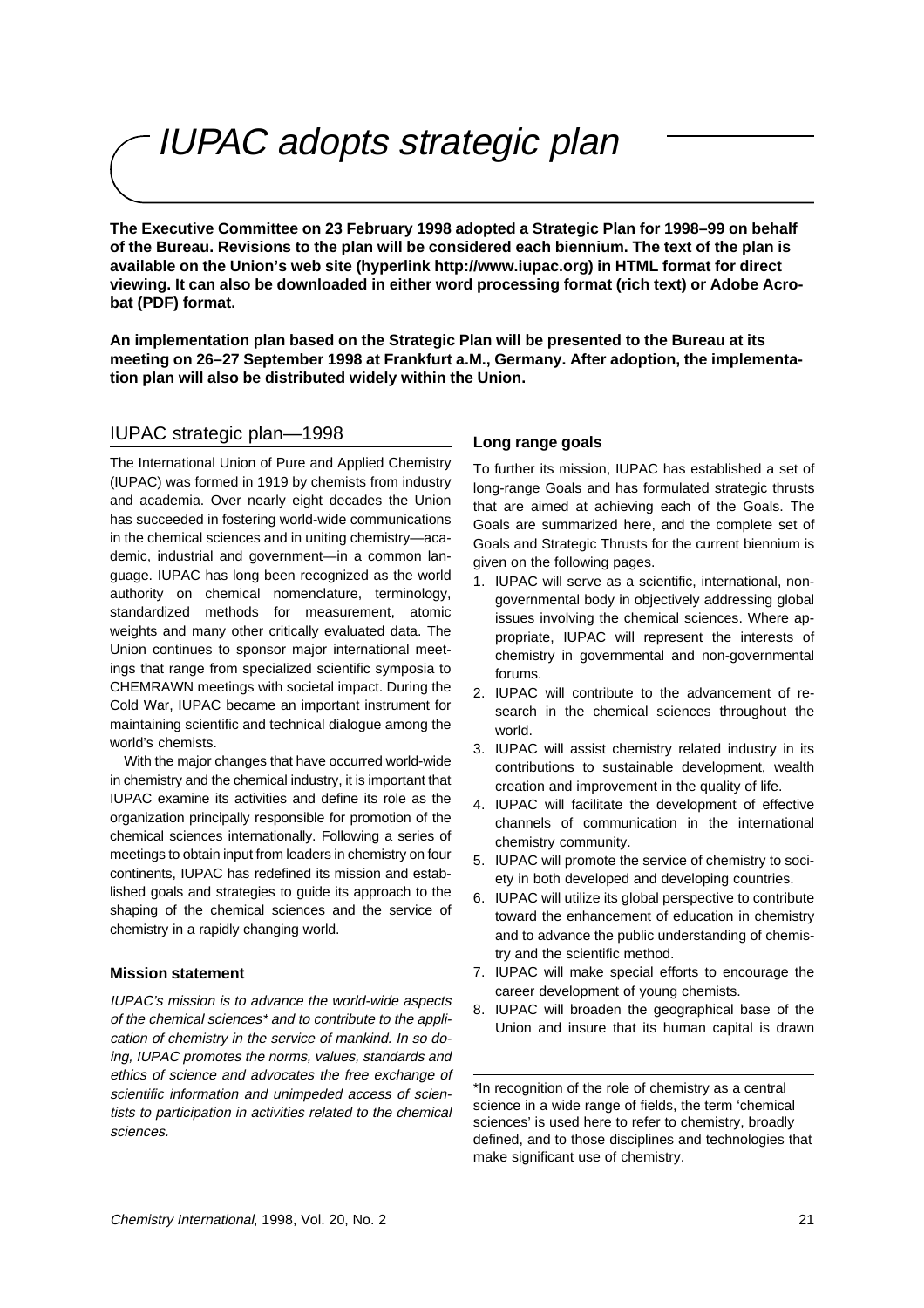from all segments of the world chemistry community.

- 9. IUPAC will encourage world-wide dissemination of information about the activities of the Union.
- 10. IUPAC will assure sound management of its resources to provide maximum value for the funds invested in the Union.

## **Goals and strategic thrusts—1998–1999**

To further its mission, IUPAC has established a set of long-range Goals and has formulated strategic thrusts that are aimed at achieving each of these Goals. These strategies are intended to guide the development of operational plans and the setting of priorities for optimal use of the Union's resources, both human and financial.

1. IUPAC will serve as a scientific, international, non-governmental body in objectively addressing global issues involving the chemical sciences. Where appropriate, IUPAC will represent the interests of chemistry in governmental and nongovernmental forums.

- IUPAC will conduct projects pertaining to the chemical aspects of important issues of international concern. In addition to projects initiated within IUPAC, input for new projects of scientific and industrial importance may come from international governmental and non-governmental bodies and from appropriate public groups. Examples are the series of CHEMRAWN conferences, the recent White Book on Chlorine and the studies of methods for disposal of chemical weapons. IUPAC will not undertake projects that cast it in the role of policy development or as an advocate for special interest groups.
- Collaborations with international governmental bodies, such as UNESCO and the World Health Organization, should continue and be strengthened. The IUPAC/UNESCO International Council for Chemistry will serve as the central forum for planning and coordinating work with UNESCO. Collaborations with other individual scientific Unions, with international scientific societies, and with the International Council of Scientific Unions (ICSU) should be enhanced to plan and carry out projects of an interdisciplinary nature.

## 2. IUPAC will contribute to the advancement of research in the chemical sciences throughout the world.

The importance of standardized nomenclature, symbols, terminology and methodology is critical to communication in the chemical sciences. To remain the recognized international authority in this area, IUPAC must ensure that important problems are recognized and treated fairly and expeditiously. Collaborations with national and regional chemistry societies, with

governmental bodies and with commercial information organizations should be augmented. Greater efforts should be made to encourage adoption of IUPAC recommendations through contacts with authors, editors and publishers.

- The biennial IUPAC Congress is intended to present the most outstanding relevant developments in modern chemistry and to inspire high research standards. Future Congresses should adhere to this principle.
- An assessment should be made of IUPAC sponsorship of specialized symposia in order to strengthen this well accepted program. New significant research fields in chemistry should be highlighted by the initiation of relevant high quality symposia.
- Special attention should be devoted to improving the quality of the Union's scientific publication program. Bibliometric analysis and other criteria can be used to assess the impact of IUPAC books and the journal Pure and Applied Chemistry. IUPAC should take advantage of advances in electronic publishing methods to ensure high quality publications that are disseminated in a rapid and cost-effective manner.
- Policies should be developed for IUPAC's role in the preparation and dissemination of critically evaluated databases, from atomic weights to thermodynamic and other chemical data.

#### 3. IUPAC will assist chemistry related industry in its contributions to sustainable development, wealth creation and improvement in the quality of life.

- IUPAC is unique among the International Scientific Unions in including within its scope a large industrial base. IUPAC is often perceived as being oriented primarily toward academic institutions, but industry benefits equally from much of the Union's work in standardized symbols, nomenclature and terminology, as well as from critically evaluated data. Greater efforts should be made to demonstrate the ways in which IUPAC serves industrial needs directly and indirectly. In addition to the present links provided by the Committee on Chemistry and Industry, serious efforts are needed to engage leaders in the chemical industry and national and international industry associations in dialogue to explore ways in which IUPAC and industry can enhance mutually beneficial interactions.
- IUPAC should be particularly alert to projects that help develop the scientific basis for practices and procedures that protect society while encouraging responsible and sustainable development. Such projects may be initiated in the basic chemistry Divisions, as well as in the mission-oriented Divisions (Chemistry and the Environment, and Chemistry and Human Health).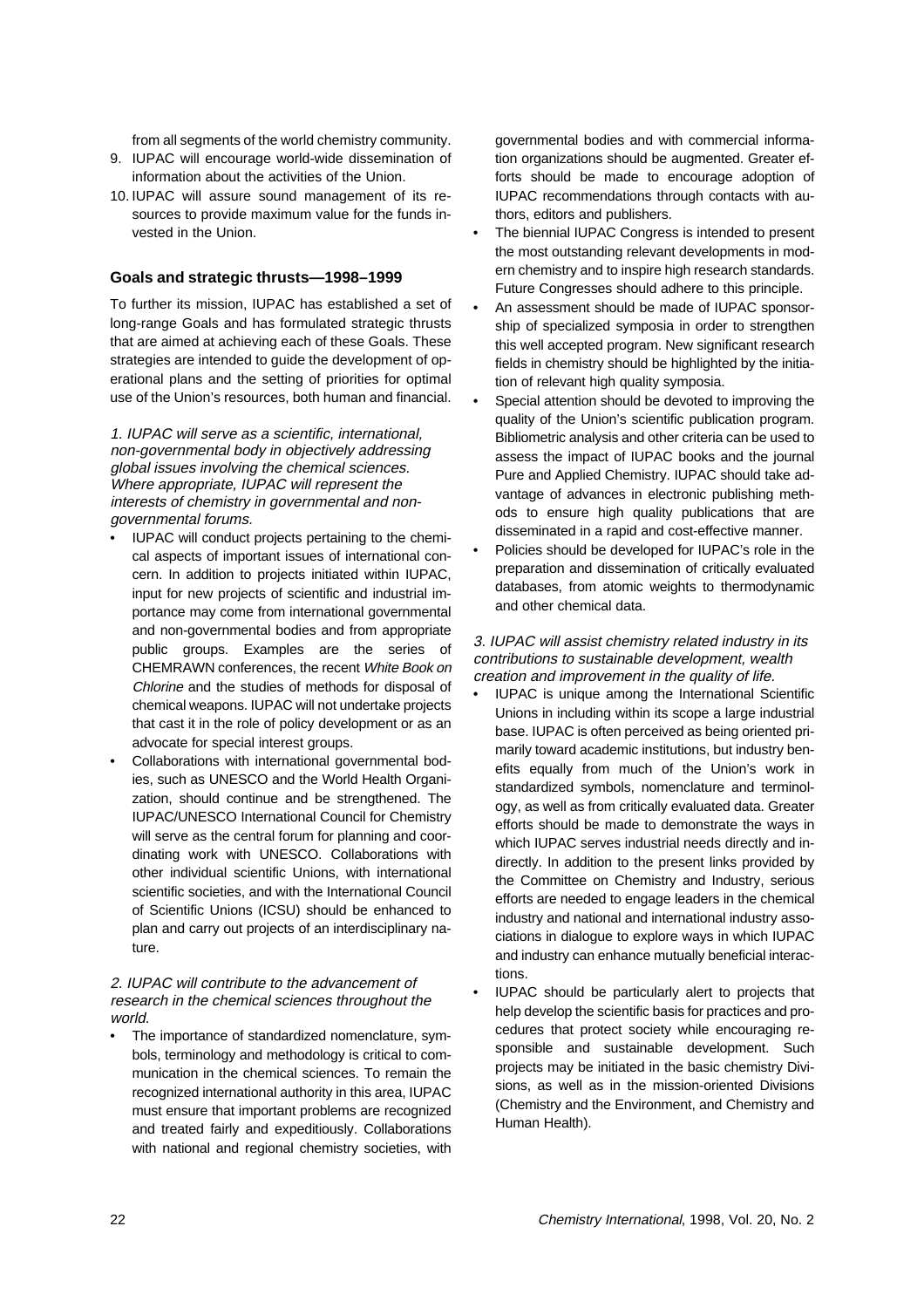#### 4. IUPAC will facilitate the development of effective channels of communication in the international chemistry community.

- The vast potential of the Internet should be utilized to enhance information transfer between IUPAC and chemists in many countries. The Affiliate Member Program already provides a base, which should be expanded many-fold.
- Chemistry International should be developed as a forum for highlighting important problems and advances in chemistry and for discussion of science policy and global issues in chemistry.
- Increased efforts should be made to provide information on IUPAC activities and news about important matters of international chemistry to major scientific journals and national and regional chemistry news magazines, which routinely reach hundreds of thousands of chemists world-wide. Feedback should be encouraged.

## 5. IUPAC will promote the service of chemistry to society in both developed and developing countries.

- CHEMRAWN Conferences have long provided the principal mechanism for IUPAC to address issues that transcend pure science and have important socio-political aspects. Such Conferences should continue to be promoted, along with follow-up Future Action Programs.
- IUPAC bodies should continue to be alert to projects on matters of societal importance (e.g. chemical weapons disposal, environmental cleanup) that depend heavily on chemical sciences and technology.
- Within its limited funds, IUPAC should consider ways to foster chemistry in developing countries. In many instances, IUPAC's initiative and scientific expertise has been paired with outside funding sources (e.g. recent UNESCO-supported work in the least developed countries and the UNESCO/UNIDO/IUPAC program in chemical safety) to produce valuable results, and this model should be further elaborated.

## 6. IUPAC will utilize its global perspective to contribute toward the enhancement of education in chemistry and to advance the public understanding of chemistry and the scientific method.

Scientists everywhere recognize the critical role played by formal and informal education at all levels, from kindergarten through graduate school, not only for future scientists but also for the general public. The problems associated with such educational programs are enormous. Educational systems, administration and curricula vary drastically by country, locality and individual school and teacher. IUPAC cannot hope to make an impact on detailed curricula or outreach activities in individual countries and localities, but it may be able to complement the efforts

of national chemical societies and to coordinate exchange of information. IUPAC should examine carefully what long-range role it can realistically play in international science education and develop appropriate policies. Meanwhile, a number of specific activities can usefully be initiated or continued, as described below.

- The Committee on Teaching of Chemistry (CTC) has been effective in carrying out its program on exchange of information on teaching methods, equipment, etc. CTC should continue to serve as the focal point for IUPAC's programs in this area, but its programs should be broadened. In addition, IUPAC Divisions should be invited to develop complementary projects to enhance education at all levels and to coordinate them with CTC.
- IUPAC should cooperate in whatever ways are feasible with the major new program established by ICSU on Capacity Building in Science, which will endeavour to disseminate information on science teaching in primary schools and science education for the public.

#### 7. IUPAC will make special efforts to encourage the career development of young chemists.

- It is apparent that the future development of the chemical sciences lies largely in the hands of the younger generation of scientists, who often encounter severe obstacles in an era of constrained resources. IUPAC should develop programs that are perceived by 'younger chemists' to be helpful to them and feasible for the Union to undertake within its resources. Young chemists from developing countries who return after advanced training elsewhere may benefit particularly from these programs and from exchange of information with IUPAC via the Internet.
- IUPAC should strongly encourage organizers of the IUPAC Congress and IUPAC-sponsored symposia to provide travel support for younger scientists and to include younger scientists among the invited lecturers.
- IUPAC Commissions and other bodies should make special efforts to recruit well qualified younger scientists for their projects. Several National Adhering Organizations (NAOs) now provide travel support for younger scientists to attend the General Assembly as Associate Members, National Representatives or Observers; other NAOs should be encouraged to follow this lead.

## 8. IUPAC will broaden the geographical base of the Union and insure that its human capital is drawn from all segments of the world chemistry community.

The Union is taking active steps toward globalization of its activities with regional meetings and solicitation of input from the world's chemists.